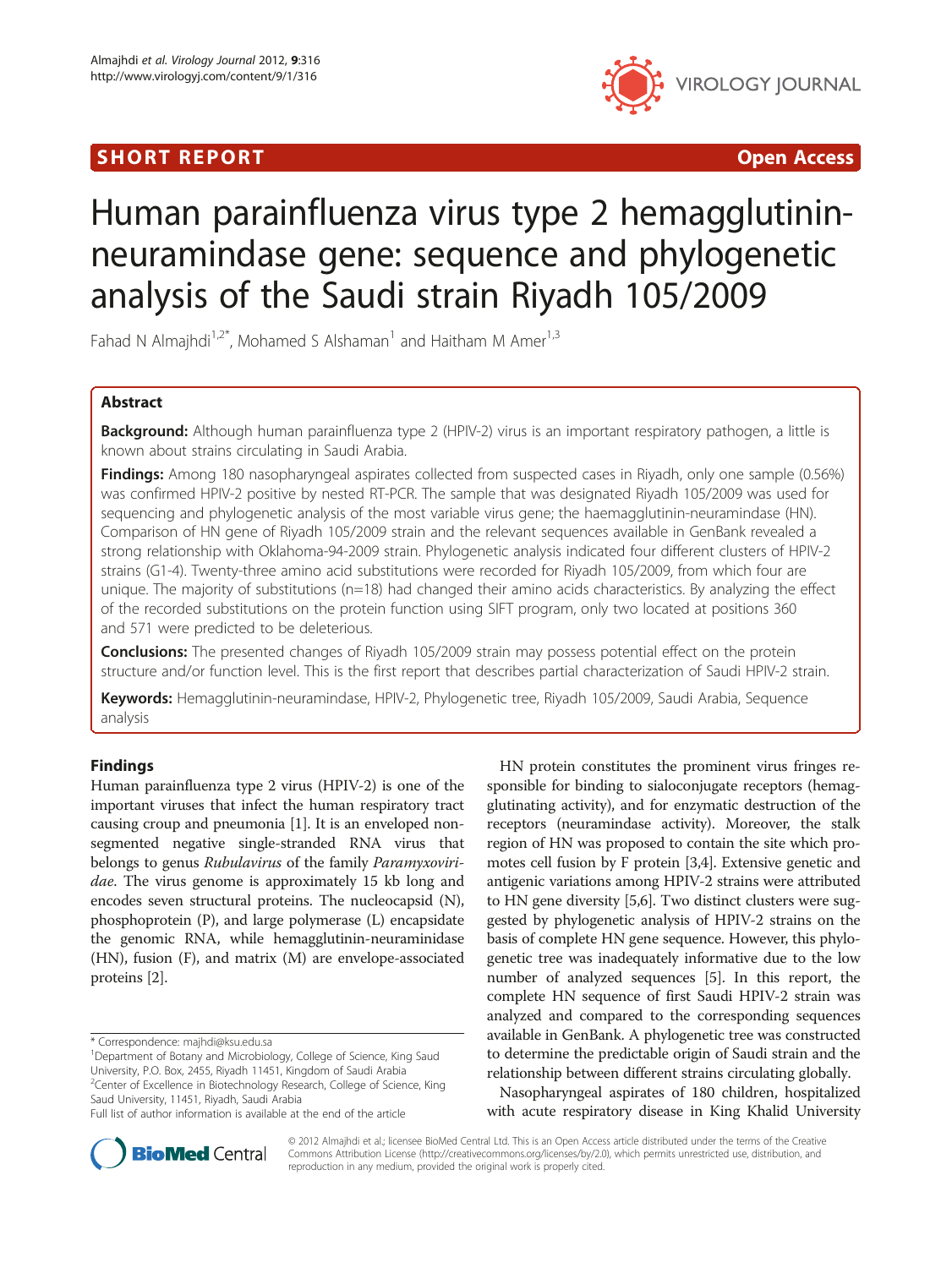Hospital, Riyadh, were obtained as described before [[7](#page-4-0)]. Sample collection was approved by the Ethical Committee of King Saud University. The aspirates were taken from patients, after getting an informed consent from their parents. Samples were chilled transported in Minimal Essential Medium supplemented with 500 U penicillin and 500 μg streptomycin per ml (Sigma, St. Louis, MO) to Virology Research Laboratory, King Saud University. After pulse-vortexing and centrifugation at 3000 rpm for 10 min, 140 μl aliquots of the clarified supernatants were utilized for RNA extraction using QIAamp viral RNA extraction kit (Qiagen, Hilden, Germany) according to the manufacturer`s guidelines. Detection of HPIV-2 RNA was accomplished by amplification of 508 bp fragment of HN gene using One-step RT-PCR kit (Qiagen) and the primer set HPIV2-cDNA/HPIV2-rev (Table 1). Positive reactions were confirmed by the amplification of an internal 204 bp fragment of the PCR amplicon in a nested PCR using TopTaq Master Mix Kit (Qiagen), and the primer set HPIV2-nF/HPIV2-nR (Table 1). Products of both reactions were analyzed, along with 100 bp DNA ladder (Qiagen), in 1.5% agarose gel stained with ethidium bromide.

Only one sample (0.56%), collected from two-year old female child, was confirmed positive for HPIV-2. The sample, designated Riyadh 105/2009, was used for sequencing and phylogenetic analysis of the complete HN gene. Sequencing strategy involved the amplification of three overlapping fragments, that flank the entire HN gene sequence, using FideliTaq™ RT-PCR Master Mix (GE Healthcare, Buckinghamshire, UK) and sequencing primer sets (Table 1). Specific RT-PCR products were purified from agarose gel using Illustra GFX PCR DNA Kit (GE Healthcare), and were sequenced on both strands (GenArt, Rosensburg, Germany). Nucleotide

Table 1 Oligonucleotide primers used in the study

sequences were edited and assembled using Bioedit Biological Sequence Alignment Editor (Ibis Biosciences, Carlsbad, CA). Complete nucleotide and deduced amino acid sequences of HN gene of Riyadh 105/2009 strain were deposited in GenBank under the accession number HM460888. Multiple alignments with 17 HPIV-2 complete HN sequences available in GenBank (Table [2](#page-2-0)) were performed using the Clustal W algorithm of Megalign program, Lasergene software. Divergence analysis and tree construction were conducted using the same software, with 1,000 bootstrap replicates. The effect of non-synonymous mutations on the protein function was predicted using SIFT program [\(http://sift.bii.a-star.edu.](http://sift.bii.a-star.edu.sg) [sg](http://sift.bii.a-star.edu.sg)).

As expected, the results of sequence analysis revealed a single ORF of 1716 nucleotides that encodes a polypeptide of 571 amino acids [\[8](#page-4-0)]. Multiple sequence comparisons between Riyadh 105/2009 strain and the different global strains showed that the homology ranges from 91.8% to 99.1% and from 93.9% to 99% on the levels of nucleotide and deduced amino acids, respectively. A close relationship between the Saudi strain and Oklahoma-94-2009 strain (GenBank Accession number JF912194) was observed with only 16 nucleotide (0.9%) and 4 amino acid (0.7%) variations. This relationship may propose a common ancestral origin of both viruses. Seven unique nucleotide substitutions (0.41%) were found in Riyadh 105/2009 strain (G53A, A54G, T143C, T148C, T1327C, T1383, and G1401). As a result, four amino acids (0.53%) at positions 18, 48, 50, and 443 were changed.

Phylogenetic analysis of the different worldwide strains of HPIV-2 indicated four different clusters (G1-4). Clusters G1 and G4 were further subdivided into subclusters a

| PCR reaction / Primer (Polarity) | Sequence (5'to 3')                | Position <sup>a</sup> | <b>PCR</b> product |  |  |
|----------------------------------|-----------------------------------|-----------------------|--------------------|--|--|
| Primary                          |                                   |                       | 508 bp             |  |  |
| $HPIV2$ -c $DNA (+)$             | AACAATCTGCTGCAGCATTT              | 7437-7456             |                    |  |  |
| $HPIV2$ -rev $(-)$               | ATGTCAGACAATGGGCAAAT              | 7925-7944             |                    |  |  |
| <b>Nested</b>                    |                                   |                       | $204$ bp           |  |  |
| $HPIV2-nF(+)$                    | CCATTTACCTAAGTGATGGAAT            | 7479-7500             |                    |  |  |
| $HPIV2-nR(-)$                    | GCCCTGTTGTATTTGGAAGAGA            | 7661-7682             |                    |  |  |
| Sequencing                       |                                   |                       |                    |  |  |
| $HPIV2-HN-F1(+)$                 | CGAACCCTTAAGGTGTCGTAACGTC         | 6648-6672             | 886 bp             |  |  |
| $HPIV2-HN-R1$ $(-)$              | GGTATAGCAGTGACTGAACAGC            | 7512-7533             |                    |  |  |
| $HPIV2-HN-F2(+)$                 | <b>GACCCATTGGTGTTACACTCACAATG</b> | 7348-7373             | 840 bp             |  |  |
| $HPIV2-HN-R2(-)$                 | GTTGCATTGCATGGCATGACTC            | 8166-8187             |                    |  |  |
| $HPIV2-HN-F3(+)$                 | <b>GGTACCGTCCTATCAAGTTCC</b>      | 8137-8157             | 426 bp             |  |  |
| $HPIV2-HN-R3 (-)$                | GAATCTGGAGTCTTCATTCAATAG          | 8539-8562             |                    |  |  |

<sup>a</sup> Nucleotide positions based on the complete genome sequence of HPIV-2 strain Greer; GenBank accession number AF533012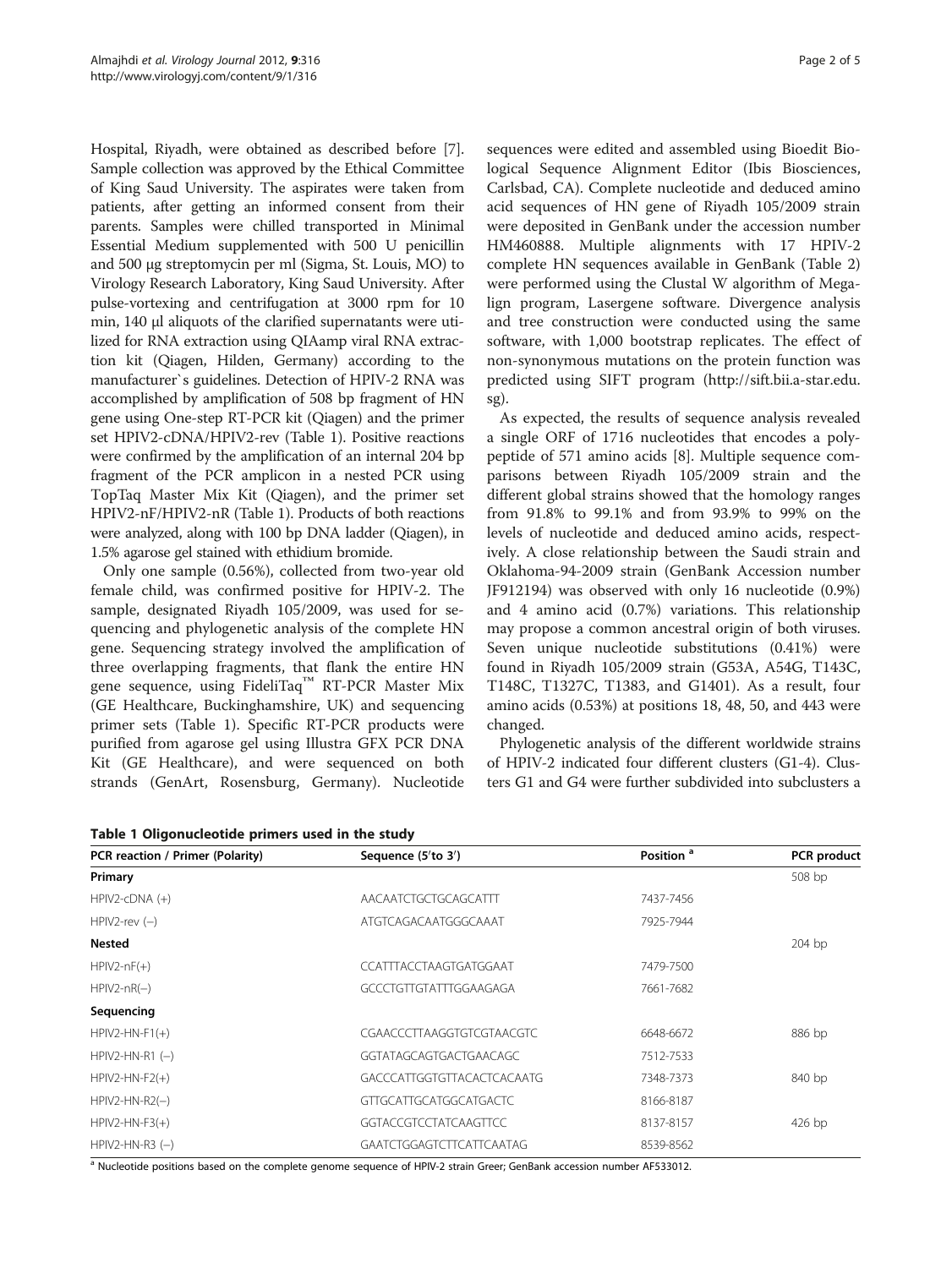| Strain <sup>a</sup>          | Country/Year      | 18 | 48     | 50 | 54           | 57 | 67 | 114 | 139 | 164          | 175 | 195 | 201 | 319 | 332 | 344 | 345     | 351          | 360 | 367    | 376 | 443    | 482 | 571 |
|------------------------------|-------------------|----|--------|----|--------------|----|----|-----|-----|--------------|-----|-----|-----|-----|-----|-----|---------|--------------|-----|--------|-----|--------|-----|-----|
| Riyadh 105/2009 <sup>b</sup> | Saudi Arabia/2009 | K  | A      | P  | Ν            | D  |    |     | K   | H.           | S   |     | Α   | S   |     | F   | R       | G            |     |        | Q   | H      | Q   | P   |
| 86-391                       | Japan/2004        | R  |        |    | D            |    |    |     |     | Ν            |     | Α   |     |     |     | Κ   | Q       | S            | N   |        | H   |        | R   |     |
| 76-86                        | Japan/2004        | R  |        |    | D            |    |    | Α   |     | N            |     | А   |     |     | К   | Κ   | Q       | S            | N   |        | Н   |        | R   |     |
| $4 - 80$                     | Japan/2004        | R  |        |    | D            |    |    |     |     | N            |     | Α   |     |     | К   | Κ   | Q       | S            | N   |        | Н   |        | R   |     |
| TC-6482                      | Japan/2004        | R  |        |    | D            |    |    |     |     | Ν            |     | А   |     |     | К   | Κ   | Q       | S            | N   |        | H   |        | R   |     |
| TC-6558                      | Japan/2004        | R  |        |    | D            |    |    | A   |     | $\mathbb N$  |     | A   |     |     | K   | K   | Q       | S            | N   |        | H   |        | R   |     |
| 62-M786                      | Japan/2004        | R  | V      |    | D            |    |    |     |     | N            |     |     |     |     |     |     | Q       | N            | N   | V      | Н   | Y      |     |     |
| Greer-J1                     | Japan/2007        | R  | $\vee$ |    | D            |    |    |     |     | $\mathsf{N}$ |     |     |     |     | K   |     | Q       | S            | N   | V      | H   | Y      |     |     |
| Toshiba                      | Japan/1990        | R  |        |    | $\mathsf{D}$ |    |    |     |     | $\mathsf{N}$ |     |     |     |     | K   |     | $\circ$ | <sup>S</sup> | N   | V      | H   | Y      |     |     |
| London                       | UK/1990           | R  |        | S  | D            |    |    |     |     | N            |     |     |     |     | K   |     | Q       | S            | N   |        | H   | Y      |     |     |
| Lyon-26056-1997              | France/1997       | R  |        |    | D            |    |    | А   |     | $\mathbb N$  |     |     |     |     | K   | Κ   | Q       | N            | N   |        | H   | Y      | R   |     |
| Lyon-18620-2001              | France/2001       | R  | V      | S  |              |    |    | Α   | E   |              |     | Α   |     |     | K   | Κ   | Q       | S            | N   |        | H   | Y      | R   |     |
| Lyon-20283-2001              | France/2001       | R  | V      | S  |              | F  |    | А   |     |              |     | A   |     |     | К   | Κ   | Q       | S            | N   |        | Н   |        | R   |     |
| Lyon-20435-2001              | France/2001       | R  | V      | S  |              | Ε  |    | A   |     |              |     | Α   | S   |     | К   | K   | Q       | S            | N   | V      | Н   | Y      | R   |     |
| V9412-6                      | USA/1999          | R  | V      | S  |              | E  |    | A   | F   |              |     | Α   | ς   | T   | K   | Κ   | О       | S            | N   | $\vee$ | Н   |        | R   |     |
| Oklahoma-94-2009             | USA/2009          | R  | $\vee$ | S  |              |    |    |     |     |              |     |     |     |     |     |     |         |              |     |        |     | $\vee$ |     |     |
| Oklahoma-283-2009            | USA/2005          | R  | V      | S  |              | F  |    | A   |     |              |     | A   | S   |     | K   | Κ   | Q       | -S           | N   | V      | Н   |        | R   |     |
| Oklahoma-3955-2005           | USA/2005          | R  | V      | S  | D            | F  |    | A   | F   | $\mathbb N$  |     | Α   | S   |     | Κ   | Κ   | Q       | S            | N   | V      | H   | Y      | R   |     |

<span id="page-2-0"></span>

|  | Table 2 Amino acid differences among the selected HPIV-2 strains as compared to the Saudi strain Riyadh 105/2009 |  |  |
|--|------------------------------------------------------------------------------------------------------------------|--|--|
|  |                                                                                                                  |  |  |

a Accession numbers of the strains used in analysis –in order– are: Genbank HM460888, AB189949, AB189951, AB189952, AB189953, AB189948, AB367954, X57559, D00865, DQ072586, DQ072586,

DQ072587, DQ072588, AF213352, JF912194, JF912195, and JF912196.

<sup>b</sup> Blank cell indicates an amino acid identical to that of strain Riyadh 105/2009.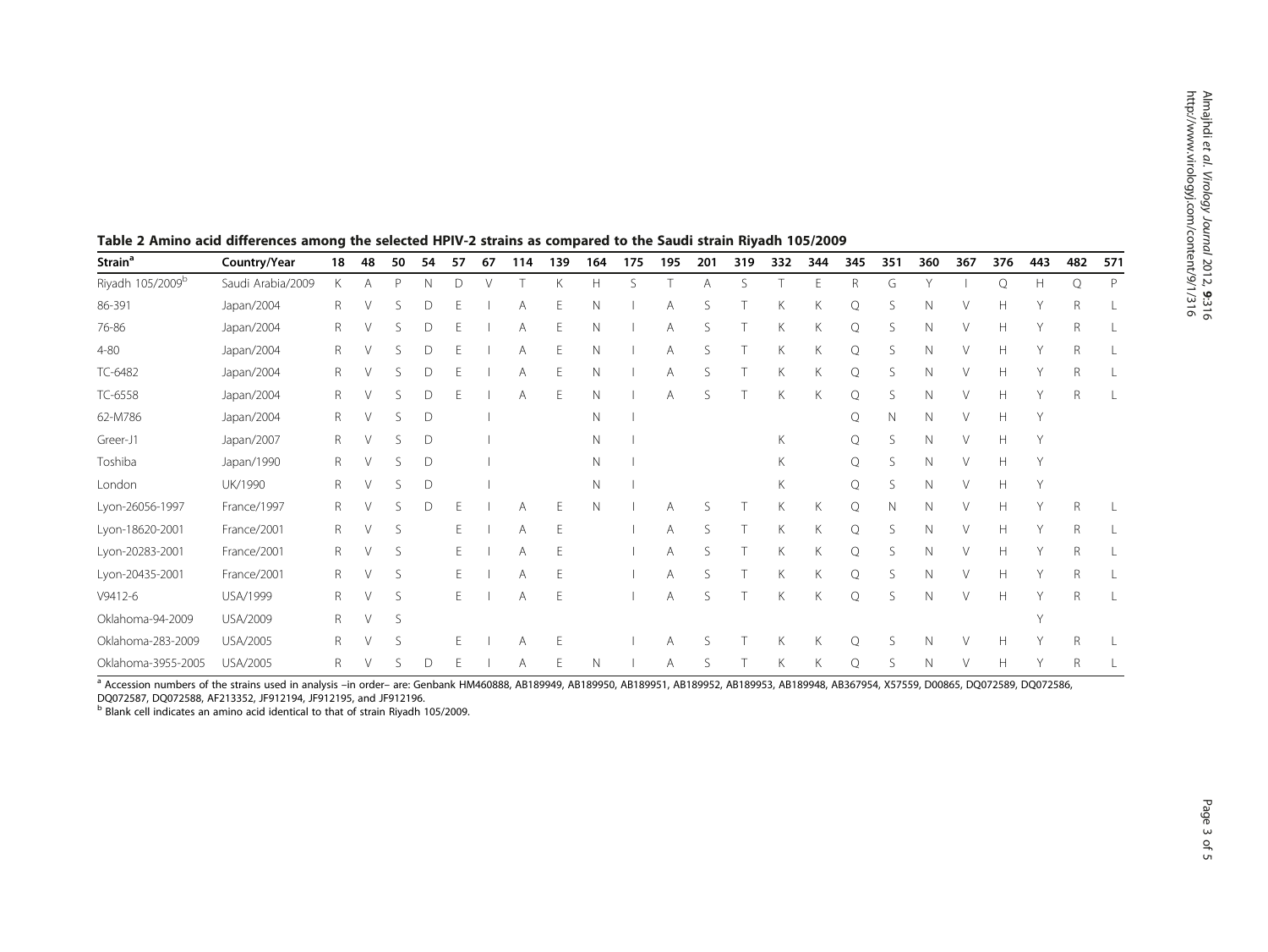<span id="page-3-0"></span>

and b (Figure 1). Both Riyadh 105/2009 and Oklahoma-94-2009 strains were grouped together in cluster G3. The nucleotide and deduced amino acid sequence comparisons, between Riyadh 105/2009 strain and the different strains of each group, further established this classification. For instance, the homology between Riyadh 105/2009 and G1 viruses ranged from 91.8-92.7% (nucleotides), and 93.9-94.8% (amino acids), while for G2 and G4 viruses, the homology was 93–93.2%, and 96.2-96.4% on the nucleotide level, and 95.1-95.3%, and 96–96.2% on the amino acid level, respectively. This Phylogenetic differentiation correlates well with the tree constructed by Terrier et al. [[5\]](#page-4-0), in which two clusters were defined. The first cluster included G1 and G2 strains of the conducted phylogram, while the second contained strains of G4 cluster. G3 cluster strains were not included in that study due to their recent identification. It may be concluded that new variant strains are continuing to emerge, and therefore, further updating of this phylogram may be required upon identification of more strains on spatial and temporal basis.

Analysis of the deduced amino acid sequence alignment identified 23 positions of potential variation between Riyadh 105/2009 and other international strains (Table [2\)](#page-2-0). Nineteen of these positions were shared with the other G3 virus (Oklahoma-94-2009), while 9–10, and 0–2 positions were only common with G4, and G1- 2 viruses, respectively. The majority of the recorded substitutions (n=18) changed the amino acid characteristics on the level of charge, polarity, and/or hydropathy. However, the effect of these substitutions on the antigenic properties of the mature HN protein could not be concluded, since positions of the antigenic sites are not yet determined for HPIV-2. Aligning the positions of amino acid substitution of Riyadh 105/2009 strain with their counterparts in HPIV-3 HN protein identified a single residue (Q345R) that may be located in a distinct antigenic site [\[9](#page-4-0)].

Studying the effect of amino acid change on the protein function using SIFT program [\[10\]](#page-4-0), outlined that all of the substitutions are well tolerated; except the change of asparagine (N) to tyrosine (Y) at position 360, and leucine (L) to proline (P) at position 571 that were predicted to affect the protein function with a score of 0.02 and 0.00, respectively. These two residues locate in the globular head region that carries both haemagglutinating and neutamindase activities [\[11](#page-4-0)]. However, the extent of their effect on the protein function would be correctly concluded when the three-dimensional structure of HN protein becomes available, and the amino acids crucial for both activities are determined.

In conclusion, the complete HN gene sequence of the first HPIV-2 Saudi strain (Riyadh 105/2009) was analyzed and compared to the corresponding sequences/ strains at GenBank. Phylogenetic analysis of these strains allowed allocation of four separate clusters G1-G4. Saudi strain was more relevant to Oklahoma-94-2009 strain, which may propose a common ancestral origin. The majority of the amino acid substitutions observed in Riyadh 105/2009 strain changed the properties of their respective amino acids. However, the effect of these substitutions on the protein structure and function requires more detailed studies.

#### Competing interest

The authors declare that they have no conflicts of interest.

#### Authors' contributions

FNA and HMA developed the concept, designed experiments and interpreted the results. MSS and HMA carried most of the experiments. FNA supervised the process of sample collection by trained nurses and helped with the experiments. All of the authors read and approved the manuscript.

#### Acknowledgement

This study was partially supported by Center of Excellence in Biotechnology Research, King Saud University through the research group project number CEBR NRL 2011/02.

#### Author details

<sup>1</sup>Department of Botany and Microbiology, College of Science, King Saud University, P.O. Box, 2455, Riyadh 11451, Kingdom of Saudi Arabia. <sup>2</sup>Center of Excellence in Biotechnology Research, College of Science, King Saud University, 11451, Riyadh, Saudi Arabia. <sup>3</sup>Department of Virology, Faculty of Veterinary Medicine, Cairo University, 12211, Giza, Egypt.

#### Received: 18 June 2012 Accepted: 12 December 2012 Published: 22 December 2012

#### References

- 1. Hall CB: Respiratory syncytial virus and parainfluenza virus. N Engl J Med 2001, 344:1917–1928.
- 2. Karron RA, Collins PL: Parainfluenza viruses. In Fields Virology. Edited by Knipe DM, Howley PM. Philadelphia: Lippincott Williams and Wilkins; 2006:1497–1526.
- 3. Tsurudome M, Ito M, Nishio M, Kawano M, Okamoto K, Kusagawa S, Komada H, Ito Y: Identification of regions on the fusion protein of human parainfluenza